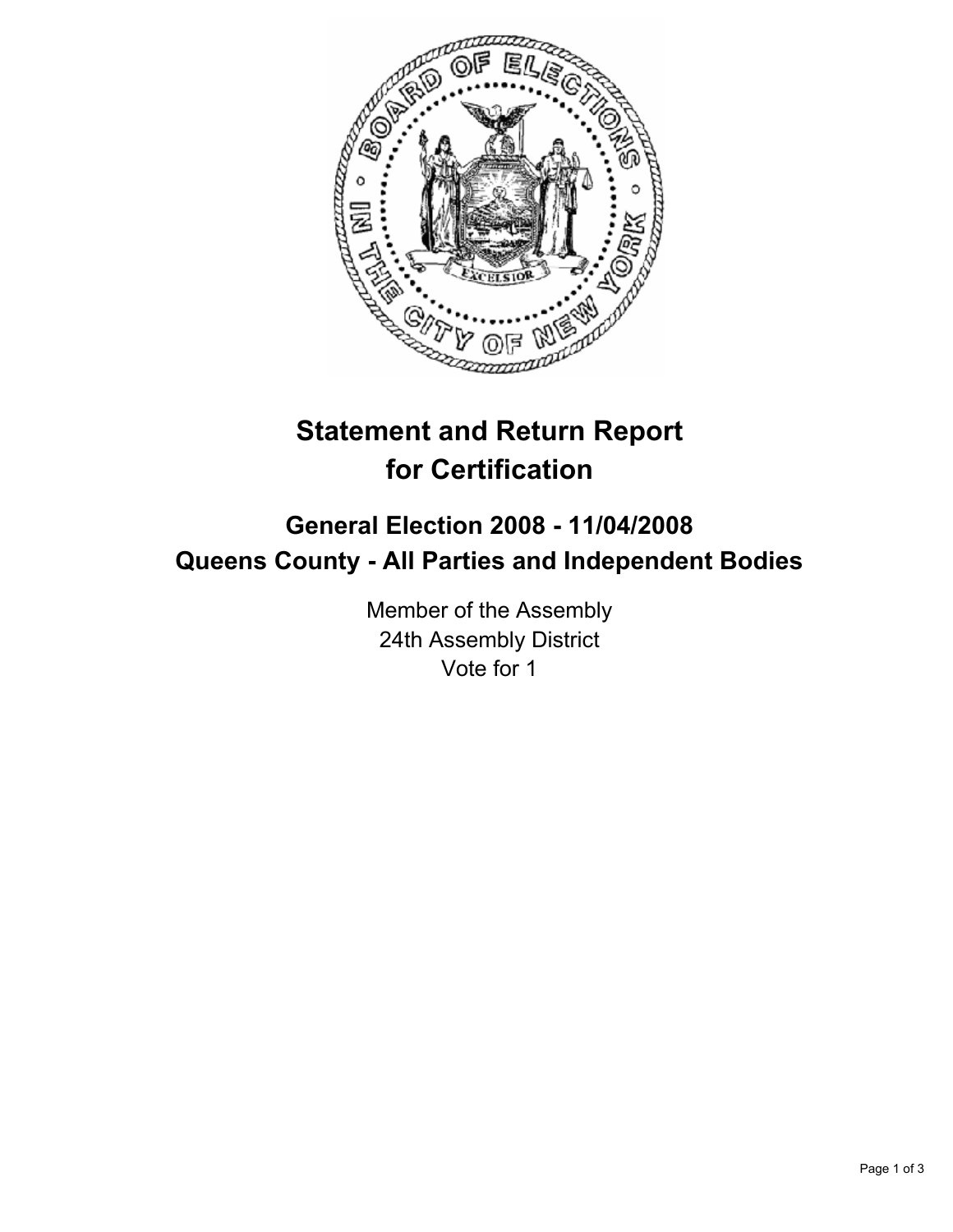

## **Assembly District 24**

| PUBLIC COUNTER                   | 42,633 |
|----------------------------------|--------|
| <b>EMERGENCY</b>                 | 497    |
| ABSENTEE/MILITARY                | 1,370  |
| <b>AFFIDAVIT</b>                 | 1,031  |
| <b>Total Ballots</b>             | 45,826 |
| MARK S WEPRIN (DEMOCRATIC)       | 27,908 |
| MARK S WEPRIN (WORKING FAMILIES) | 1,201  |
| GERARD J MARRA (WRITE-IN)        |        |
| JUDGE JAMES GOLIA (WRITE-IN)     |        |
| PHILIP SICA (WRITE-IN)           |        |
| <b>Total Votes</b>               | 29,112 |
| Unrecorded                       | 16,714 |